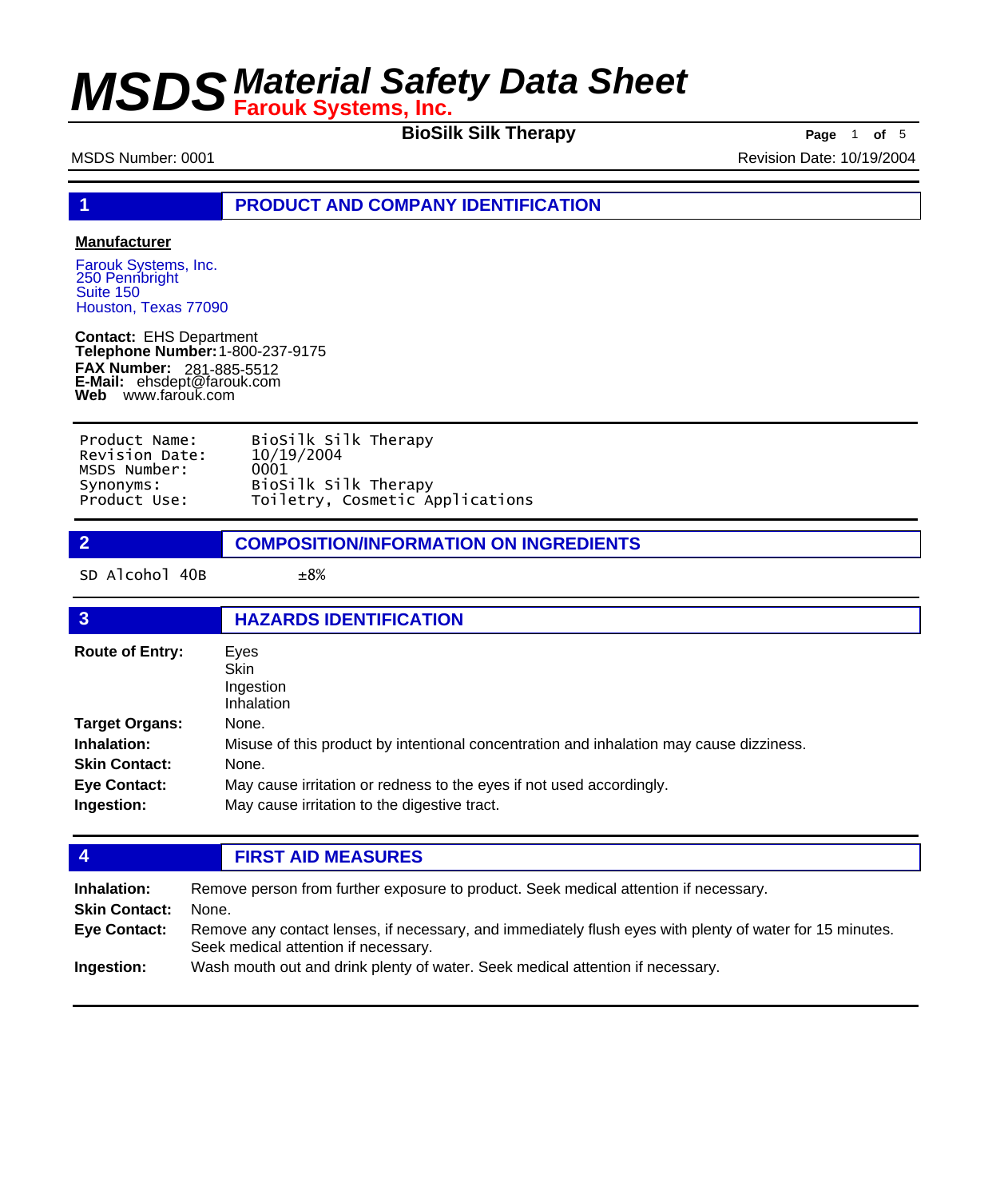**BioSilk Silk Therapy Page** <sup>2</sup> **of** <sup>5</sup>

MSDS Number: 0001 **Revision Date: 10/19/2004** Revision Date: 10/19/2004

### **5 FIRE FIGHTING MEASURES**

FLASHPOINT AND METHOD: >160° F FLAMMABLE LIQUIDS: Not available. AUTO IGNITION TEMP: >200° C (393°F) FLAMMABLE CLASS: NFPA rating of 2. BURNING RATE OF SOLID: Not available

GENERAL HAZARDS: Evacuate personnel downwind of fire to avoid inhalation of fumes and smoke.

EXTINGUISHING METHODS: Chemical type foam, CO2(Carbon Dioxide), Dry Chemical, Water Fog HAZARDOUS COMBUSTION PRODUCTS: Fumes from flame might contain benzene and formaldehyde.

FIRE FIGHTING PROCEDURES: This product is a flammable substance. However, hazardous decomposition and combustion products may be

formed in a fire situation. Cool exposed containers with water spray to prevent overheating. FIRE FIGHTING EQUIPMENT: Respiratory and eye protection are required for fire fighting personnel. Full protective equipment (Bunker Gear) and self contained breathing apparatus (SCBA) should be used for all indoor fires and significant outdoor fires. For small outdoor fires, which may be easily extinguished with a portable fire extinguisher, use of a SCBA may not be needed.

## **6 ACCIDENTAL RELEASE MEASURES**

SMALL SPILL: When a spill occurs, use absorbent material on the substance. Dispose of the material according to all local, state and federal regulations. Always use an absorbent material when cleaning up a spill.

ENVIRONMENTAL PRECAUTIONS: Avoid run-off or release into sewers, stormdrains and waterways.

use of engineering controls to reduce exposure may be necessary.

GENERAL PRECAUTIONS: Remove containers away from oxidizing materials.

## *HANDLING AND STORAGE*

Use appropriate personal protective equipment as specified in Section 8. Handle in a manner consistent with good household/personal techniques and practices. **Handling Precautions:** Keep containers/bottles securely sealed when not in use. Store in cool/dry conditions that do not exceed room temperature. **Storage Requirements:**

## **8 EXPOSURE CONTROLS/PERSONAL PROTECTION**

These recommendations provide general guideance for handling this product safely. Because specific use conditions may vary, safety procedures should be developed for each specific application of this product. When developing procedures, always consider potential waste, disposal and personal safety issues. **Engineering Controls:** EYES AND FACE: For reasonable foreseeable uses of this product, eye and face protection is not required. SKIN: For reasonable foreseeable uses of this product, skin protection is not required. RESPIRATORY: For reasonable foreseeable uses of this product, respiratory protection is not required. **Protective Equipment:** EXPOSURE GUIDELINES: Overexposure is unlikely. Since all parameters cannot be foreseen, the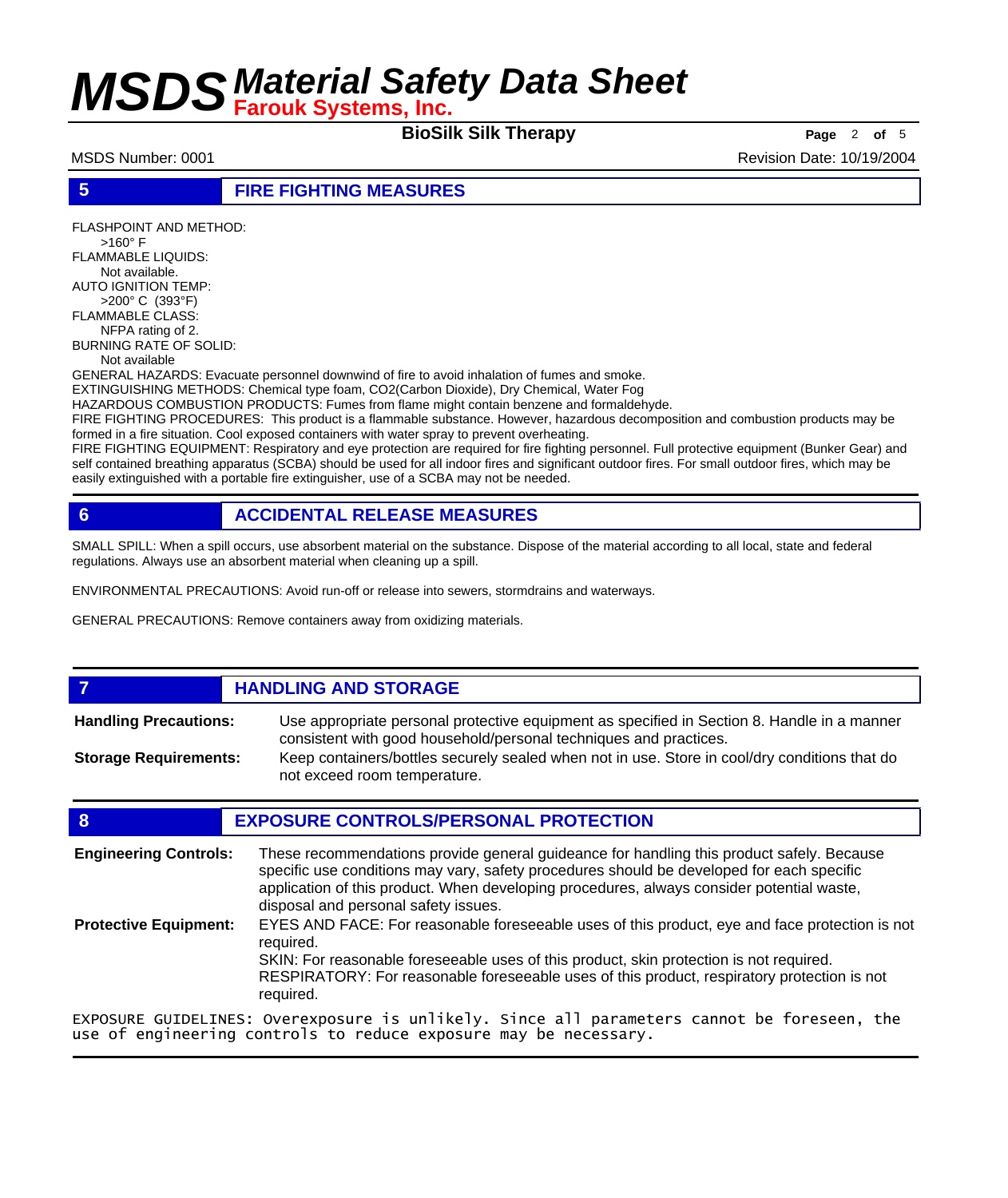**BioSilk Silk Therapy Page** <sup>3</sup> **of** <sup>5</sup>

MSDS Number: 0001 **Revision Date: 10/19/2004** Revision Date: 10/19/2004

### **9 PHYSICAL AND CHEMICAL PROPERTIES**

| Clear, colorless viscous material |
|-----------------------------------|
|                                   |
| Pleasant perfume fragrance        |
|                                   |
|                                   |
|                                   |
|                                   |

## **Boiling Point:** 155° F **Freezing/Melting Pt.:** >212° F **Solubility:** Non-soluble in water. **Spec Grav./Density:** 0.92

| 10                                       | <b>STABILITY AND REACTIVITY</b>               |
|------------------------------------------|-----------------------------------------------|
| Stability:                               | YES                                           |
| <b>Conditions to avoid:</b>              | Extreme temperatures.                         |
| Materials to avoid (incompatability):    | Keep away from oxidizing materials and flame. |
| <b>Hazardous Decomposition products:</b> | None known.                                   |
| <b>Hazardous Polymerization:</b>         | Will Not Occur.                               |

## **11 TOXICOLOGICAL INFORMATION**

ACUTE: DERMAL LD50: Not available. ORAL LD50: Not available. INHALATION LC50: Not available. EYE EFFECTS: This product may cause irritation to eyes if not used under normal conditions. TARGET ORGANS: NONE. SENSITIZATIONS: Not available. CARCINOGENICITY: IARC: Listed by IARC - No. NTP: Listed by NTP - No. OSHA: Listed by OSHA - No.

MUTAGENICITY: Not available. REPRODUCTIVE EFFECTS: None. TERATOGENIC EFFECTS: Not available.

# **12 ECOLOGICAL INFORMATION**

ENVIRONMENTAL DATA: Not available. ECOTOXICOLOGICAL INFO: Not available. DISTRIBUTION: Not available. CHEMICAL FATE INFO: Not available.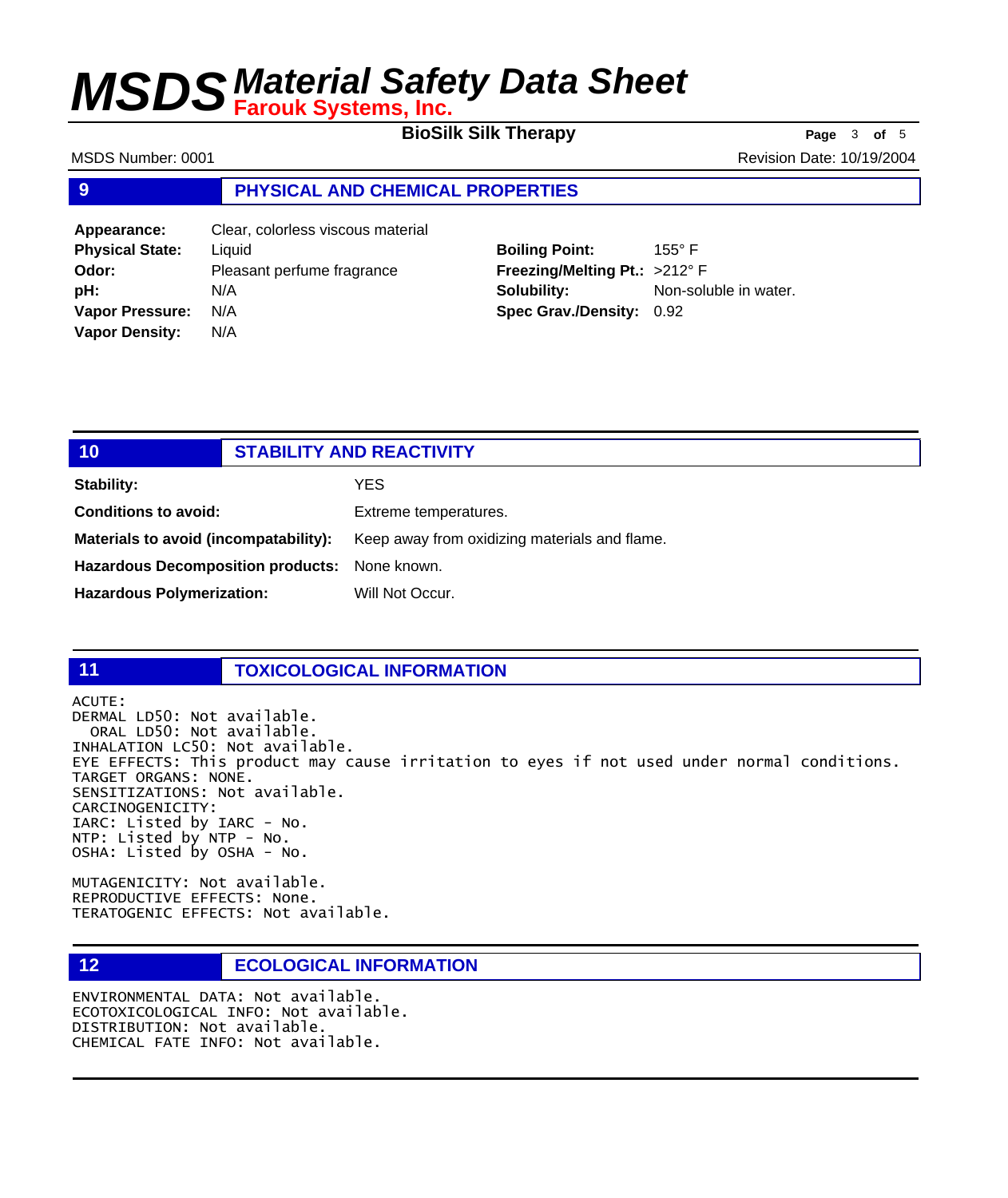**BioSilk Silk Therapy Page** <sup>4</sup> **of** <sup>5</sup>

MSDS Number: 0001 **Revision Date: 10/19/2004** Revision Date: 10/19/2004

### **13 DISPOSAL CONSIDERATIONS**

US EPA Waste Number and Descriptions:

DISPOSAL METHOD: Controlled release of diluted product into a biological wastewater treatment plant. COMPONENT WASTE NUMBER: No EPA Waste Numbers are applicable for this product's components. DISPOSAL INSTRUCTIONS: Dispose of waste material according to local, state and federal rules and regulations.

**14 TRANSPORT INFORMATION**

This product is not regulated as a hazardous material by the United States (DOT) or Canadian (TDG) transportation regulations.

DOT CLASSIFICATION: Shipping Name: BioSilk Silk Therapy Class: none Non-regulated, non-hazardous

IMDG CLASSIFICATION: Shipping Name: BioSilk Silk Therapy Class: none Non-regulated, non-hazardous

IATA CLASSIFICATION: Shipping Name: BioSilk Silk Therapy Class: none Non-regulated, non-hazardous

1-800-424-9300 1-703-527-3887 CHEMTREC

Outside the United States

### **15 REGULATORY INFORMATION**

UNITED STATES: SARA TITLE III (Superfund Amendments and Reauthorization Act) 311/312 HAZARD CATEGORIES Fire: No. Pressure Generating: No. Reactivity: No. Acute: No. 313 REPORTABLE INGREDIENTS: Not applicable. TITLE III NOTES: None. CERCLA(Comprehensive Response, Compensation, and Liability Act) CERCLA RQ: None. TSCA(Toxic Substance Release Act) TSCA REGULATORY: All ingredients are listed in the TSCA Inventory. CANADA: WHMIS(WORKER HAZARDOUS MATERIAL INFORMATION SYSTEM) This product is WHMIS controlled. CANADIAN INGREDIENT DISCLOSURE LIST: This product contains Ethanol, which is listed on the "Ingredient Disclosure List". CANADIAN ENVIRONMENTAL PROTECTION ACT: All intentional ingredients are listed on the DSL(Domestic Substance List). EUROPEAN COMMUNITY: EU REGULATORY: All intentional ingredients are listed on the European's EINECS Inventory. STATE REGULATIONS: Not available. LOCAL REGULATIONS: Not available.